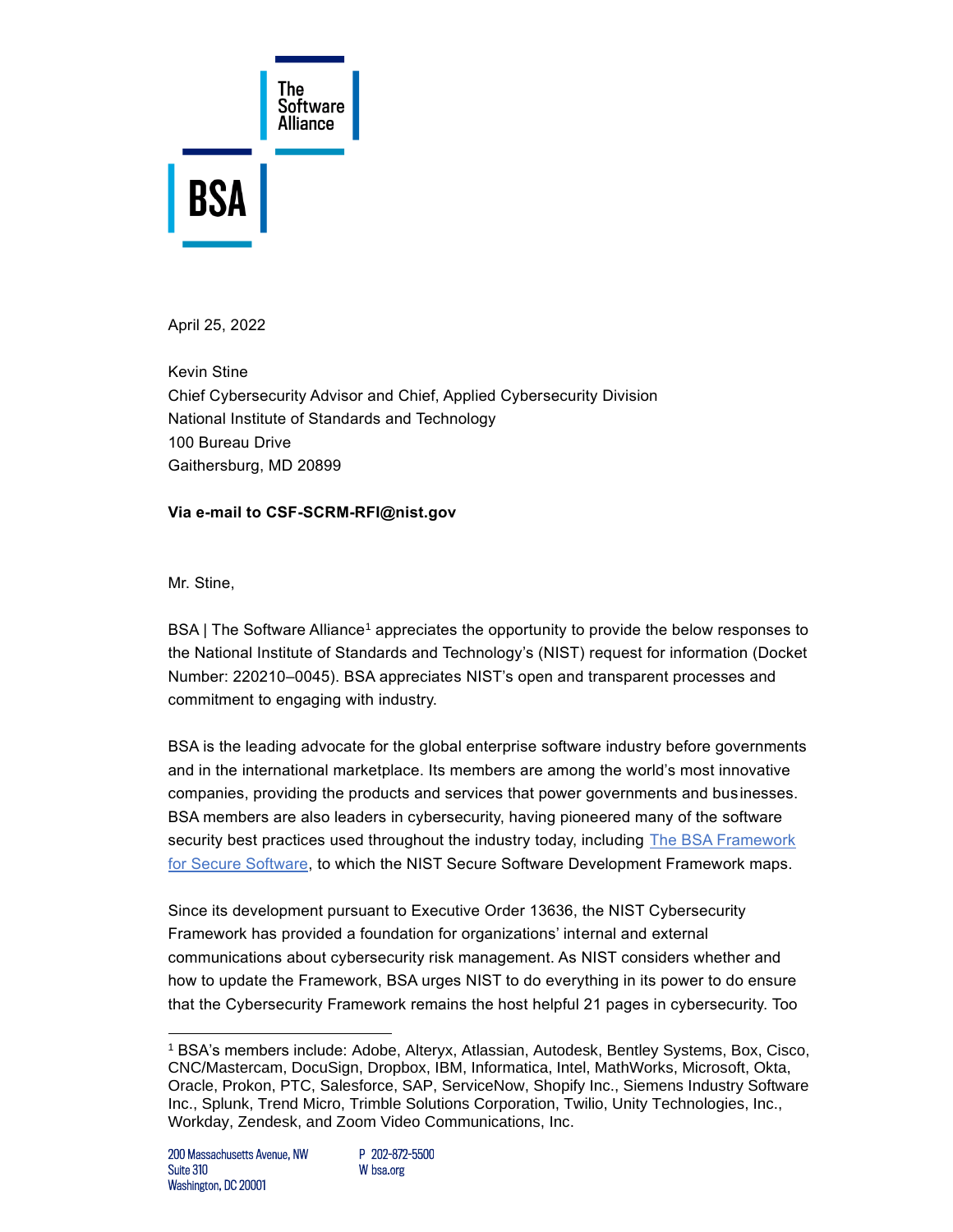often documents increase in volume but decline in value. One important source of value the Cybersecurity Framework provides is only including the cybersecurity information that NIST and its stakeholders identify as the most important. It would be detrimental to the value of the Framework, and consequently to the cybersecurity ecosystem, if the Framework were to grow beyond its current length. BSA understands that limiting the length of the document creates a significant challenge – but it is precisely NIST's ability to meet that challenge, to include only the most important concepts, language, and references, that create value.

Turning to the specific questions NIST asked in its RFI, BSA provides the following specific responses.

*2. Current benefits of using the NIST Cybersecurity Framework. Are communications improved within and between organizations and entities (e.g., supply chain partners, customers, or insurers)? Does the Framework allow for better assessment of risks, more effective management of risks, and/or increase the number of potential ways to manage risks? What might be relevant metrics for improvements to cybersecurity as a result of implementation of the Framework?*

Four drivers of the benefit the Framework creates stand out. First, because it is risk-based and flexible, it can be used by diverse organizations in any sector. Second, because it is widely used, it contains a lingua franca for communicating about cybersecurity risk management. Third, because it is written at an appropriate level, high enough to be universal but detailed enough to drive cybersecurity risk management, it is usable. Fourth, because organizations use it and provide their documents to NIST, the informative references lower the barrier while simultaneously amplifying the benefits to use.

With regards to NIST's specific question about cybersecurity metrics, BSA understands that measuring something as complex as cybersecurity is difficult but notes the inclusion of "Measuring Cybersecurity" in the NIST Roadmap for Improving Critical Infrastructure Cybersecurity Version 1.1 April 25, 2019,<sup>2</sup> and strongly supports increased investment in "Research to understand challenges, insights, and gaps in cybersecurity measurement."

## *6. Additional ways in which NIST could improve the Cybersecurity Framework, or make it more useful.*

While the Framework existing as a static document has benefits, for example, it is easy to share, NIST should consider whether it could increase the value of the Framework by rethinking its overall format. Similar to NIST evolving 800-53 from a static document, NIST

<sup>2</sup> NIST Roadmap for Improving Critical Infrastructure Cybersecurity Version 1.1, April 2019, available at [https://www.nist.gov/system/files/documents/2019/04/25/csf-roadmap-1.1-final-](https://www.nist.gov/system/files/documents/2019/04/25/csf-roadmap-1.1-final-042519.pdf)[042519.pdf.](https://www.nist.gov/system/files/documents/2019/04/25/csf-roadmap-1.1-final-042519.pdf)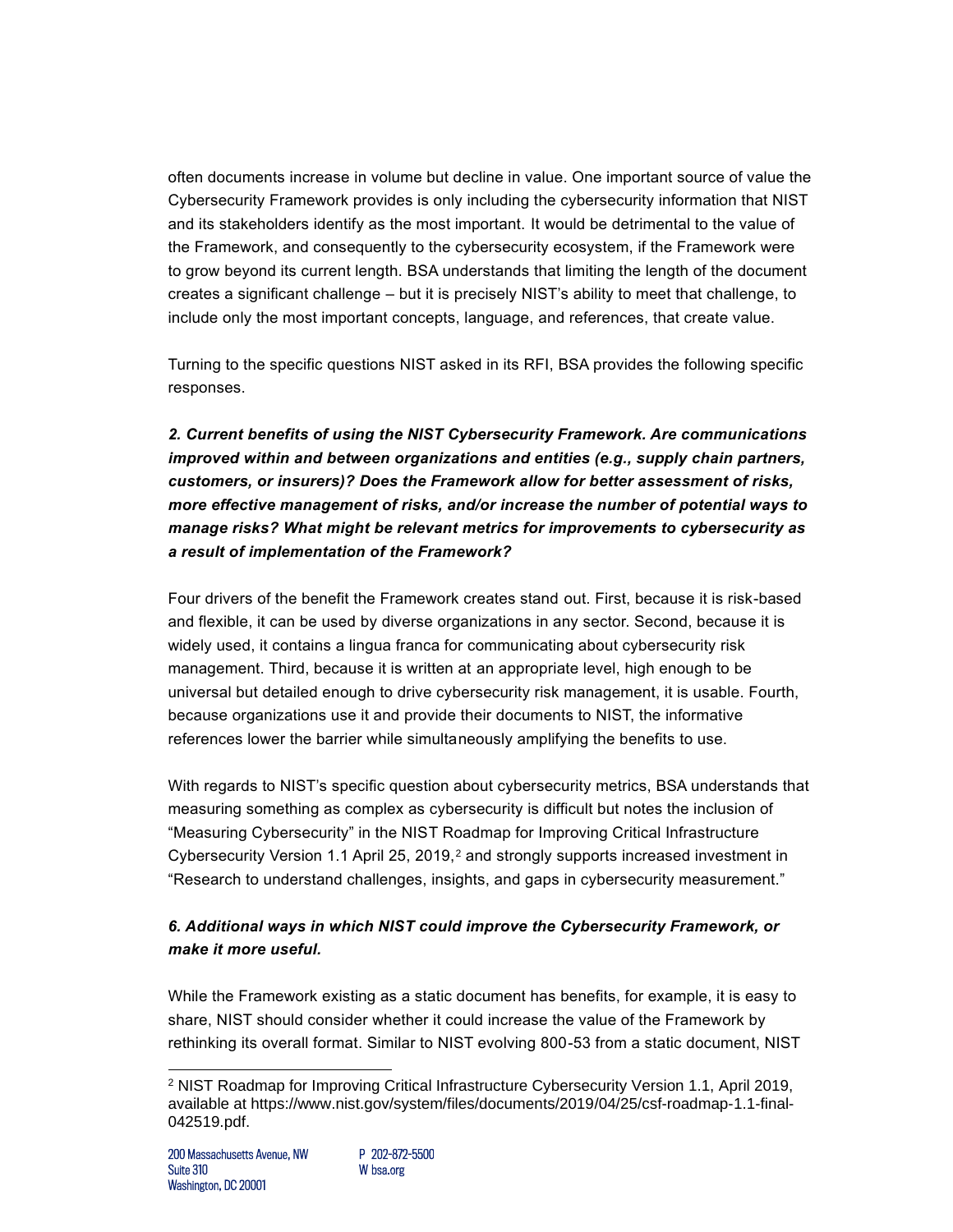should consider using software to build a navigable NIST Cybersecurity Framework Ecosystem that could also link and show the relationship between the Cybersecurity Framework, the Risk Management Framework, and the Privacy Framework, as well as mappings, links, informative references, etc.

Substantively, BSA notes three opportunities to make the Framework more useful. First, the Cybersecurity Framework and the Risk Management Framework should be mapped or reconciled to clearly show the relationship between the documents.

Second, NIST should discuss further the broader DevSecOps ecosystem, including how enterprises should consider software factories. As DoD notes, "A software supply chain 'has a' software factory, but the software factory itself is not an entire software supply chain."<sup>3</sup>

Third, further explanation of how threat and vulnerability assessments plug into the Framework, as well as additional informative references for effective threat and vulnerability assessments would improve the Framework. While information sharing should remain voluntary (based on an organization's cost-benefit analysis of legal, cybersecurity, and other tradeoffs), further discussion on the benefits of sharing information might incline more organizations to share information, and consequently improve the cybersecurity ecosystem as a whole. The Framework is a tool to help an organization understand its cybersecurity risk, i.e. the product of threats, vulnerabilities, and impacts. Further information on how organizations can use the Framework to manage these risks would be valuable. To be clear, NIST should not develop further threat or vulnerability assessment tools or guidance, but point to existing, high-quality assessments and explain how an organization can integrate these existing, high-quality assessments into their use of the Framework.

## *10. References that should be considered for inclusion within NIST's Online Informative References Program.*

The Executive Order on Strengthening the Cybersecurity of Federal Networks and Critical Infrastructure,<sup>4</sup> directs each agency to "use the Framework for Improving Critical Infrastructure Cybersecurity, developed by the National Institute of Standards and Technology, to manage the agency's cybersecurity risk." Given this direction, NIST should share what it means for an agency to "use" the framework and agencies should provide to

<sup>3</sup> DoD Enterprise DevSecOps Strategy Guide, March 2021, available at [https://dodcio.defense.gov/Portals/0/Documents/Library/DoDEnterpriseDevSecOpsStrategyG](https://dodcio.defense.gov/Portals/0/Documents/Library/DoDEnterpriseDevSecOpsStrategyGuide.pdf) [uide.pdf.](https://dodcio.defense.gov/Portals/0/Documents/Library/DoDEnterpriseDevSecOpsStrategyGuide.pdf)

<sup>4</sup> Executive Order on Strengthening Federal Networks and Critical Infrastructure, May 11, 2017, available at [https://trumpwhitehouse.archives.gov/presidential-actions/presidential](https://trumpwhitehouse.archives.gov/presidential-actions/presidential-executive-order-strengthening-cybersecurity-federal-networks-critical-infrastructure/)[executive-order-strengthening-cybersecurity-federal-networks-critical-infrastructure/.](https://trumpwhitehouse.archives.gov/presidential-actions/presidential-executive-order-strengthening-cybersecurity-federal-networks-critical-infrastructure/)